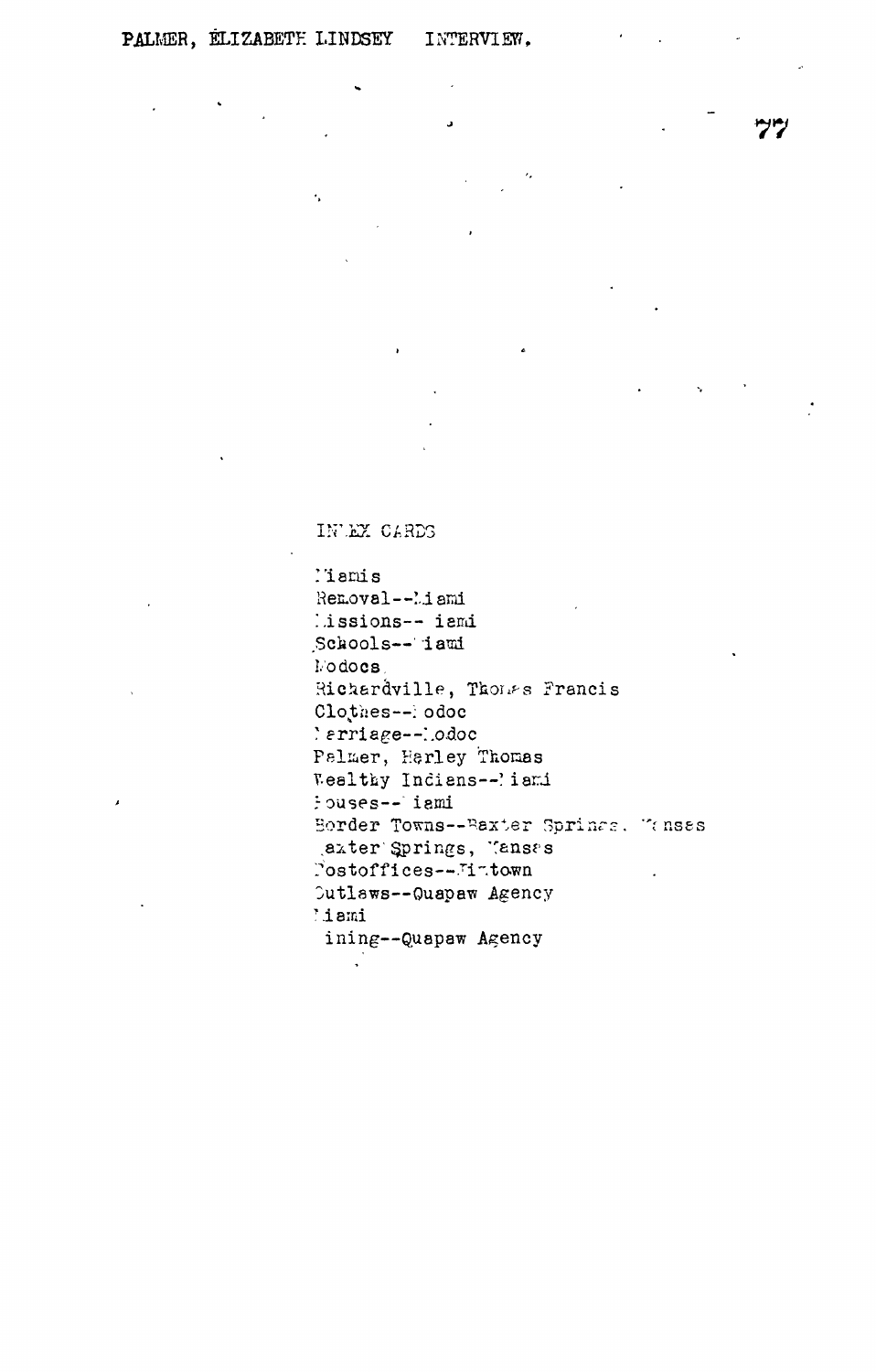PALMER, ELIZABETH LINESEY INTERVIET. Two interviews with Mrs. Elizabeth Lindsey Palmer (Miami woman) at 115 A NW, Miami, Okla. Nannie Lee Burns, Field Worker Indian-Pioneer History S-149 \* April 14, 1937.

## A MIAMI INDIAN WOMAN'S STORY.

My grandmother was ------- Peaawah (Fullblood Miami) My mother was Mary Pesawah n "mann" (1988) and "mann" (1988) and "mann" (1988) and "mann" (1988) and "mann" (1988) and "mann" (1988) and <br>The Communication of the Communication (1988) and "mann" (1988) and "mann" (1988) and "mann" (1988) and "mann" My father was Marcus Lindsey ' " Peoria) My grandmother and mother came from Peru, Ind., with'a party of Miamis when they moved from that country to Kansas near the year of 1846. This party traveled by boat down the canal to the Ohio, through the Mississippi and up the Missouri to Kansas City where the boats were left, and traveled over land to Marysville, Kansas.

As this party made their way slowly down the river on large flat-boats, those from the banks could see some of them sleeping, some smoking, others gathered together solemnly talking with children gathered near and some of the women cooking and doing the various tasks.

Mary Pesawah was eleven or twelve years of age at this time and could not understand why she and her mother should leave their home and relatives (some by the name of Aveline still living there) and take this strange journey. (Mary had brown hair and a fair skin and later in life often wondered if she was not by birth a white person. Many Pesawah married Marcus Lindsey, a fullblood interpreter at Paola, Kansas to which union were born two girls and three boys of which Mrs. Palmer was the only one to surVive infancy.

78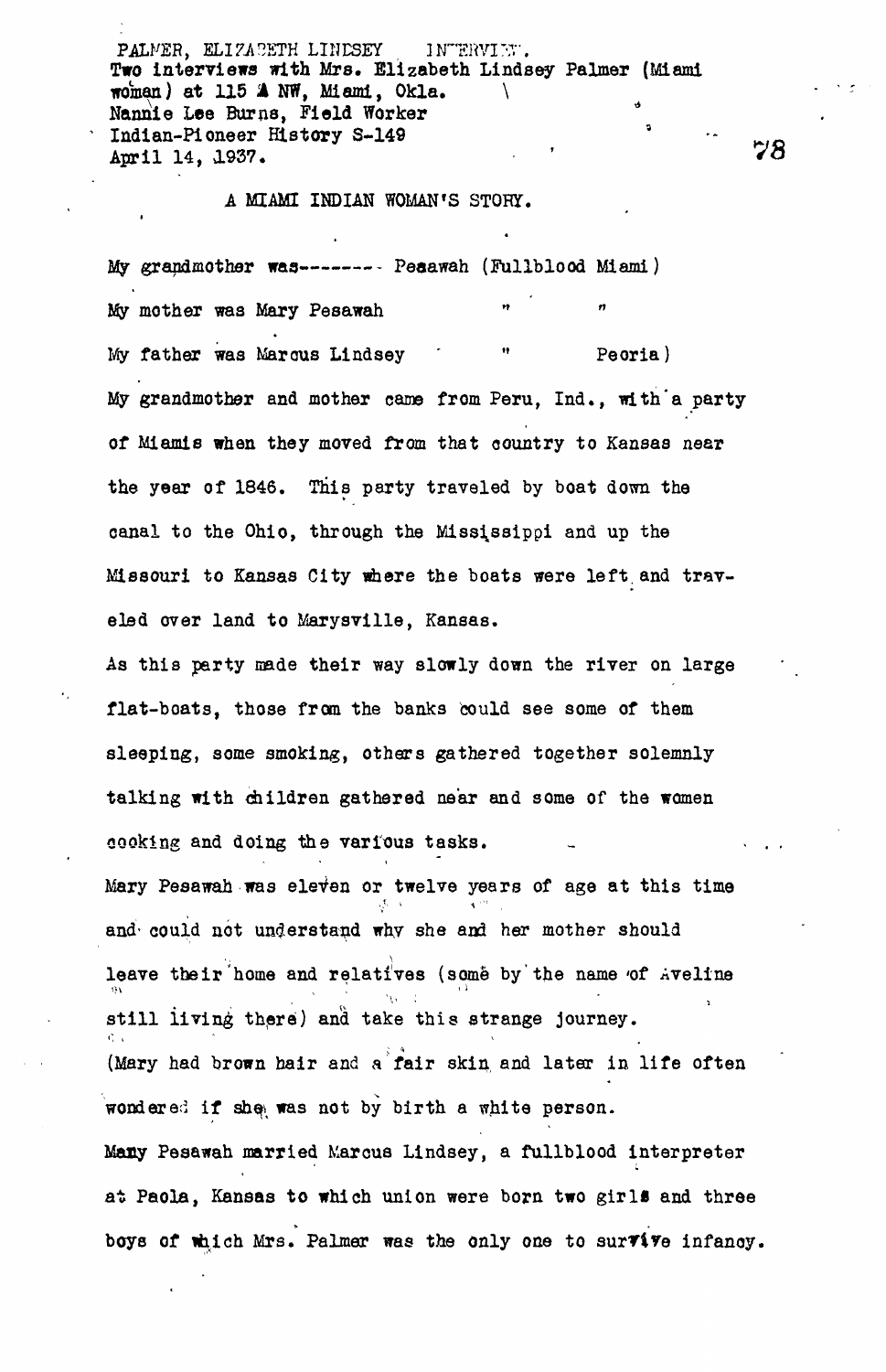p . 2

She. Elizabeth Lindsey was born May 5, 1860 at Miami Mission Kansas. Her father died in 1866.

Her mother, Mary Pesawah Lindsey, married Chief Thomas Francis Richardville of the Miamis. They were married by Rev, Smith, a Baptist minister at Miami Mission, in August 1867. Mrs, Palmer attended school at Liami Village and later at Fontana, Ks., and was taken to the Stephens Female college at Lexington, lio., nhen ten years old, where she remained . two years. Chief Richardville took Mrs. Palmer with some other students and she says that dreading for him to leave, she hid his hat to keep him from leaving and one of the ladies took her away- till after he was gone. One of her most pleasant memories is of Mother Dulin, the wife of the Supt. Later she returned to Frontana to school. Sven at this time Chief Richardville was coming to Baxter Springs and driving out and preaching onee a month at the Peoria school house and later at the Drake school house. On one of his trips, his wife and Mrs. Palmer accompanied **•** him and on the street in 3axter, Chief pointed out some Modocs, both men and women on the street, the women dres- $M_{\odot}$  and women and women on the street, the street, the street, the street, the.women dressed and most of them having bright colored shawls, the men sed and most-of them having bright colored shawls, the men in .shirts and trousers but fastened at the neck ana back . of their coats and again at the waists was a black strip of the their coats and again at the waists was a black string was a black string was a black string was a black stri of cloth some twelve or fifteen inches wide which reached

of cloth some twelve or fifteen inches wide wide wide which reached  $\alpha$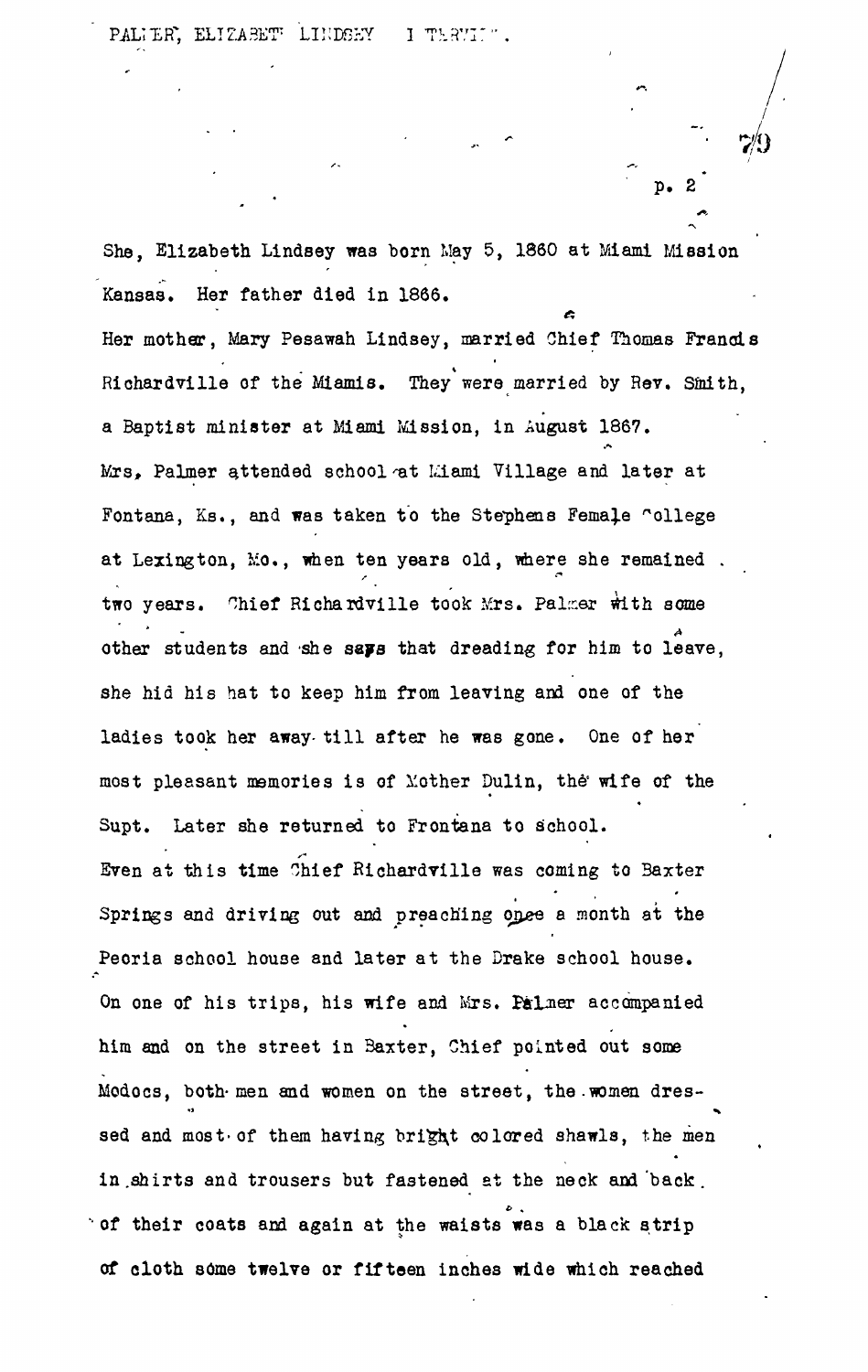$p_{\bullet}$ . 3

**80**

the ground and trailed on the ground behind them.. Her step-father said, "Daughter be careful not to step on their trains for if you do you will have to marry him," She states that she returned to the place where they were stopping and stayed indoors till time to leave.

MARRIAGE AND REMOVAL TO OKLAHOMA. Palmer Lizzie Lindeey (Elizabeth) married James Lawson Plamer, a white man of near Fontana who was born near ilmothville, Mo., on a farm and who was the son Willson Palmer born October 6. 1836 and his mother, Martha Palmer, born October 16, 1836. They were married November 4, 1880 at Paola, Kansas by the Rev. Low ther, a Baptist minister and to this union one son, Harley Th/omas Palmer, the present Chief of the Mismis, was born July 22, 1881 at Fontana, Kansas. /

**/ ' /** chief Richardville had previous to this arranged and bought for the Miamis sufficient lahd from the Peorias for ea/ch . / of the tribe living in Kansas to have 200 acres each. The land laying west and south of the  $\alpha$ uapaws and west of the Peorias. -

Mrs. Palmer tells me that all of the Miamis did not come at one time but came a family or several families at a time over a period of several years and that all of them never came which resulted in a surplus of land. The land that they owned in Kansas they sold as it was theirs indiv-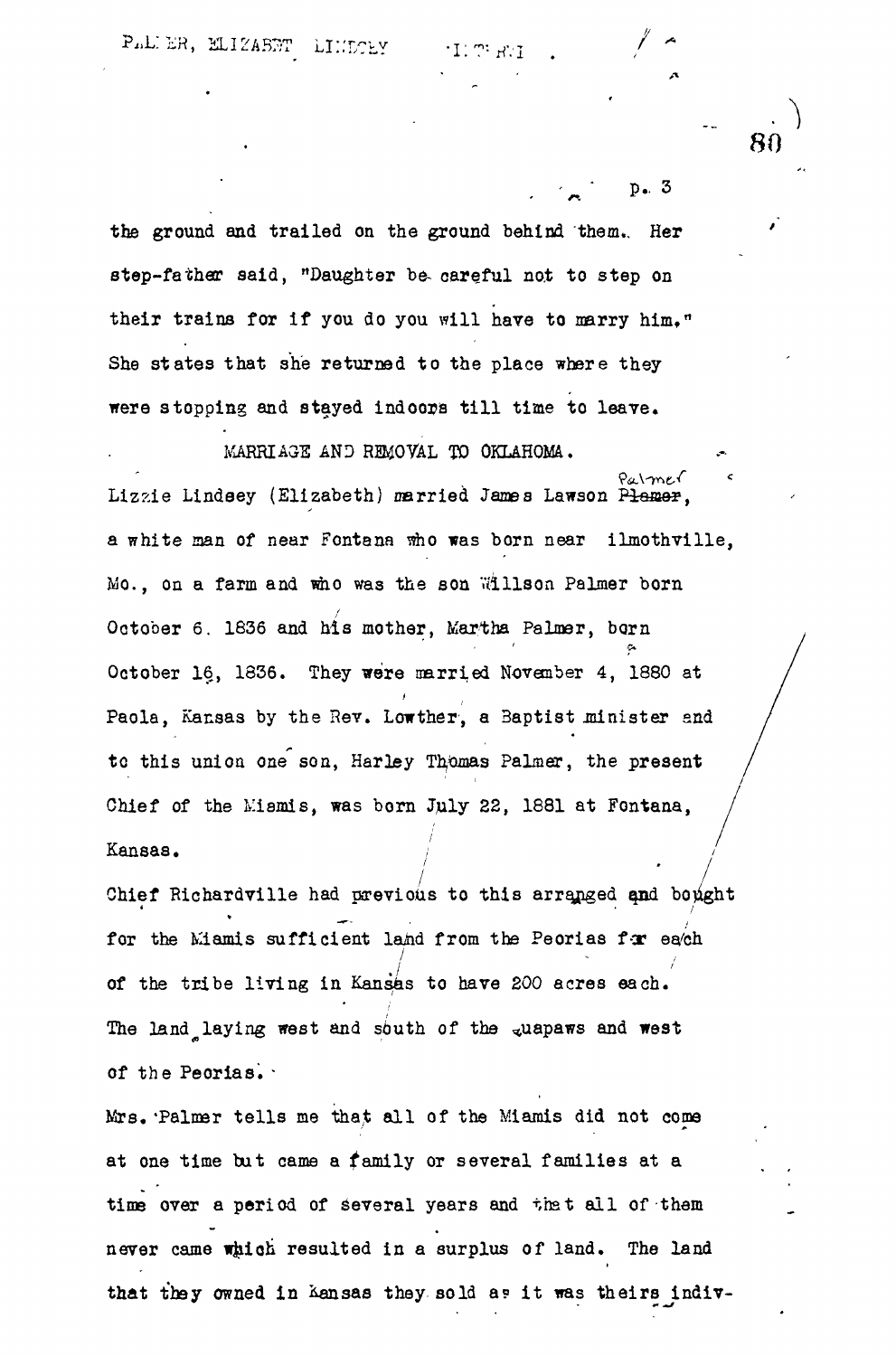idually and they sold as opportunity presented itself. Chief Richardville owned a large two-story, eight-room. house and several hundred acres of land. Their houses were well furnished and they had plenty and good stock $\hat{ }$ around. Mr. Palmer's brother's wife now lives on this place which is one mile south of Fontana, Ka. Chief Richardville and family same in 18§2 and settled' three miles west of Commerce, Oklahoma and improved the place that is now the Robinson-Mainess Dairy and here true to form he built a large two-story house and large barns. Mr. and Mrs. Palmer came in the early spring of 1884. She and her son, Harley, came by train to Baxter Springs andbringing what Mr. Palmer could not bring through in a' wagon. He drove a, large pair of dappled grey mares and brought his stock with him. He came directly to her land, and her son's, which is three miles due north of Miami, and immediately began ploughing and preparing to make a home; while she and her son remained in Baxter, seeing him, only on weekends. When the warm weather came she insisted on living with him, so their home for the summer was a large tent and a large cook shed that he erected by placing posts in the ground and a support through the middle'from which the boards sloped each way.

**'«**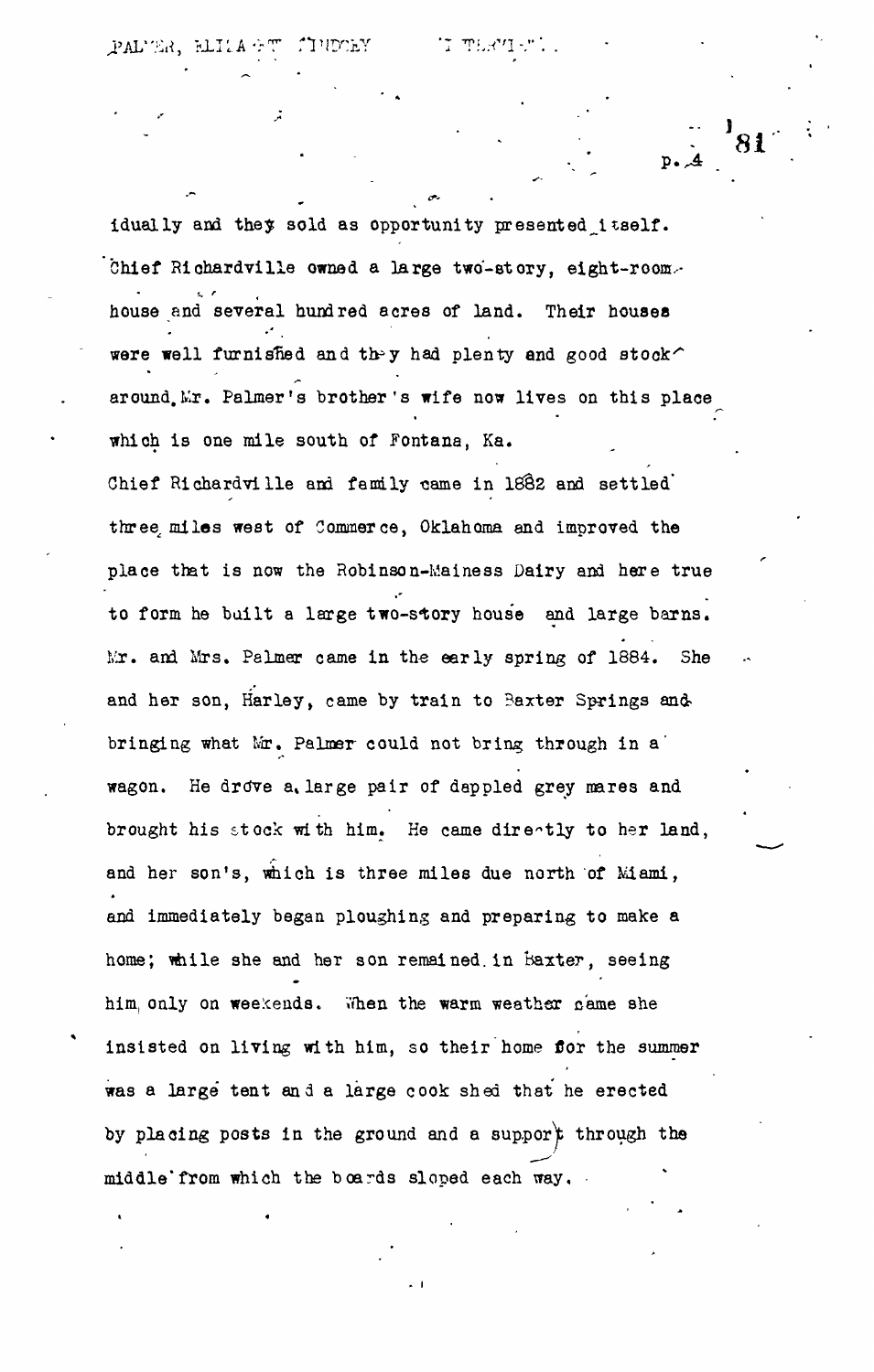$\texttt{PAL}^* \mathbb{C}R$ ,  $\texttt{MLJZ}^* \oplus \texttt{CT}^* \to \texttt{IMISE}^*$  $-1.5$  and

While living here one day she saw a Texas longhorn that had broken through the fence, headed, for the tent, and she said that she boosted the son up on a salt barrel that stood by one of the posts and from the top of the barrel to the top of the shed and followed him and remained on the roof till after the steer was rescued and driven back towards the road; the driver stopped to apologize. That fall  $\lambda$ r. Palmer bought a two-ro m house with an attic and moved it on the land in which they lived till 1885, when he built the present five-room house with a hal. and moved into it when the partitions were set and the floor laid; that summer he tacked-muslin to the studdings for walls and plastered, that fall, before t

cold weather.

## JIMTOWN POSTOFFI^E.

at this time people here were compelled to go to Paxter Springs for their mail and even a spool of thread, which was very inconvenient, so Mr. Palmer.and his neighbors talking one day, suggested that they have a postoffice established in their neighborhood and they agreed that Mr. Palmer should be postmaster. The other three men were, Jim Moore, Jim i'ortis and Jim Newman; hence, the name Jimtown.

82

 $\mathbb{Z}^n$  .

p. 5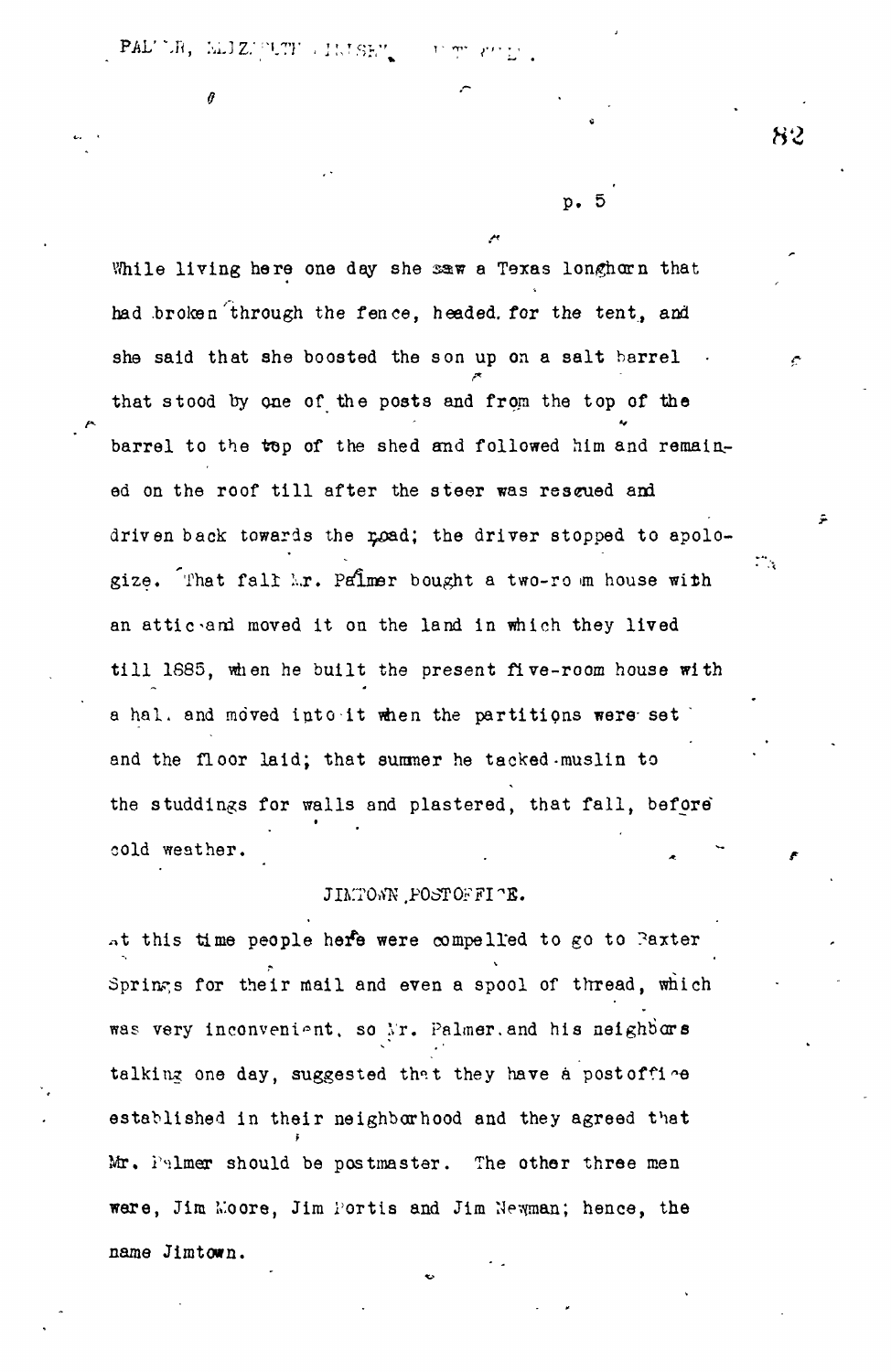PALER, ELIZABUTT LILESEY

JHT.R'IE".

83

p. 6

After application, in due time the postoffloe was eatablished and to Mrs. Palmer fell most of the responsibility of going to Baxter for the mail etc. This office was discontinued when the office was established in Miamy.

## ' - -LOCATED AT MIAMI.

Because of the poor school facilities, which they had, with the exception of a fall that Mr. Palmer's sister taught a subscription school across the road from them, they had sent their son to Baxter to school and to Mami after schools were opened there. A $_{\pm}$  the time the -blacksmith Kenny was killed by Bill West outlaw, the school building, a church used for school purposes, was just a block east of the blecksmith shop. That building still stands at the corner of A SE and Lst Ave SE and is known today as the Park Hotel. One of the shots fired by West went through the building and the teacher dismissed the children with instructions to get off the streets and hurry home. Mr. and Mrs. Palmer met their son hurrying home as they were coming to town about three o'clock.

Before leaving the farm, one night Mrs. Palmer was awakened by a noise at the door and heard a  $\epsilon_T$ o $\iota$ n. She woke her husband and told him that someone was trying to get

**r '**

her husband and told him that someone was trying to get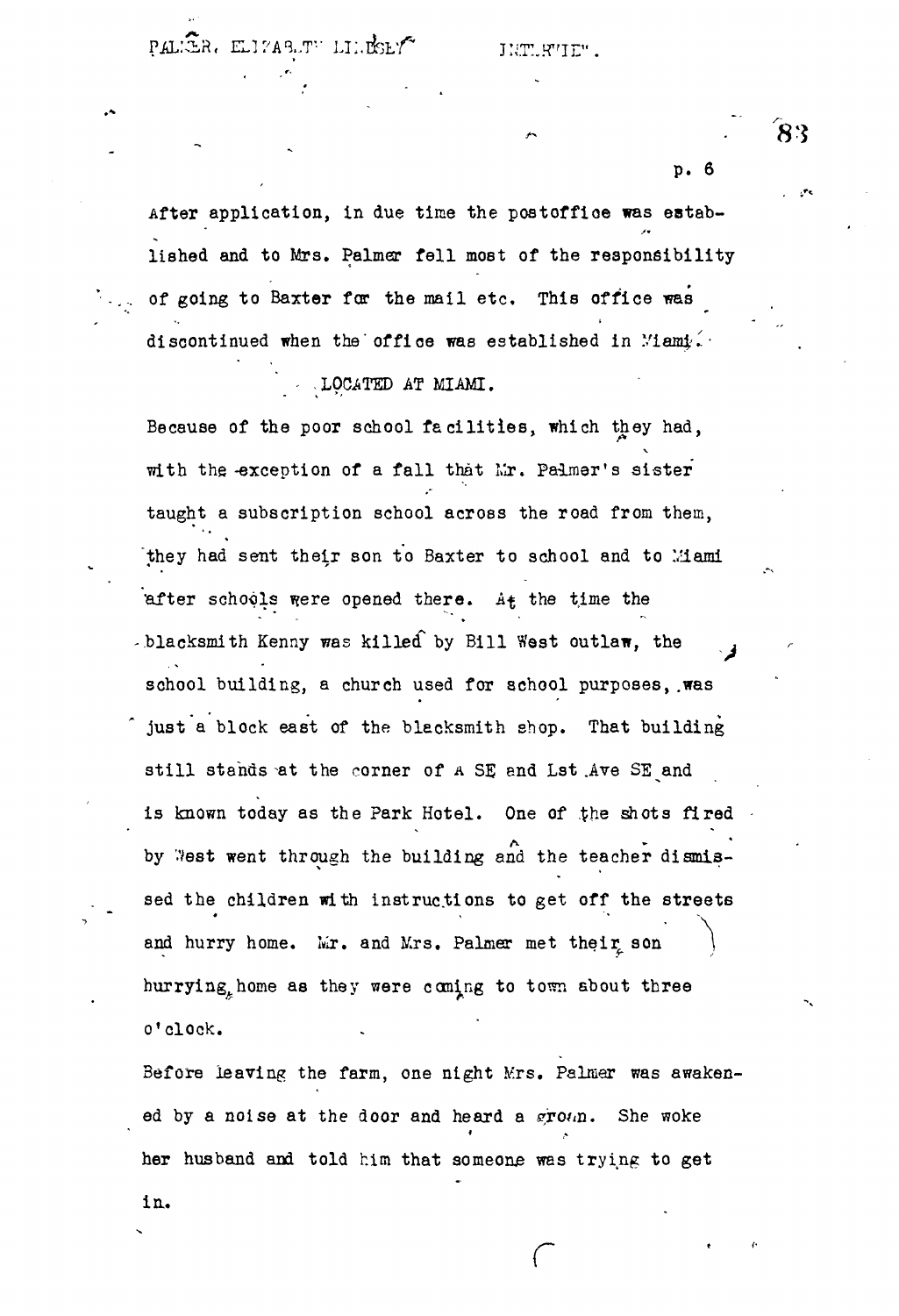**84**

\* Then the noise was repeated, he called to see who it was and a voice said "Jim, for God's sake, let in in." Knowing the voice, he dressed and flound one of their neighbors, George Smith, who was a mass of blood from head to foot. Mr. Palmer placed him on some old comforts and wanted to send for a physician, but the man was afraid to have him do so for fear that he would be traced and killed. He had been at Miami' in a game which 'resulted in a fight and he lost eighty dollars. The next day aid was called and he removed to his home'end he left the country with his fanily soon after.

 $\mathbb{P}^{\bullet}$  , and the proposition of  $\mathbb{P}^{\bullet}$  is a  $\mathbb{P}^{\bullet}$  function of  $\mathbb{P}^{\bullet}$  is a  $\mathbb{P}^{\bullet}$ 

Renting the farm, they goved to Miami and located a short way north of the present Frisco depot. Later they built basement house at 29 A NW and at this time Mr. Palmer was the city policeman and Mrs. Palmer relates the following incident; There.was a picnic near the river close to the present old City Bridge on South Main St. Bill West stopped at a lemonade s tand and became so rough in his language that it attracted Mr. Pslmer's attention and he went to him and told him that there were ladies around and he must be quiet : whereupon, West turned and began cussing  $\ddot{\mathbf{r}}$  -  $\ddot{\mathbf{r}}$ \* • •» • him. In this case, we have a set of  $\mathcal{L}$  , we have a set of  $\mathcal{L}$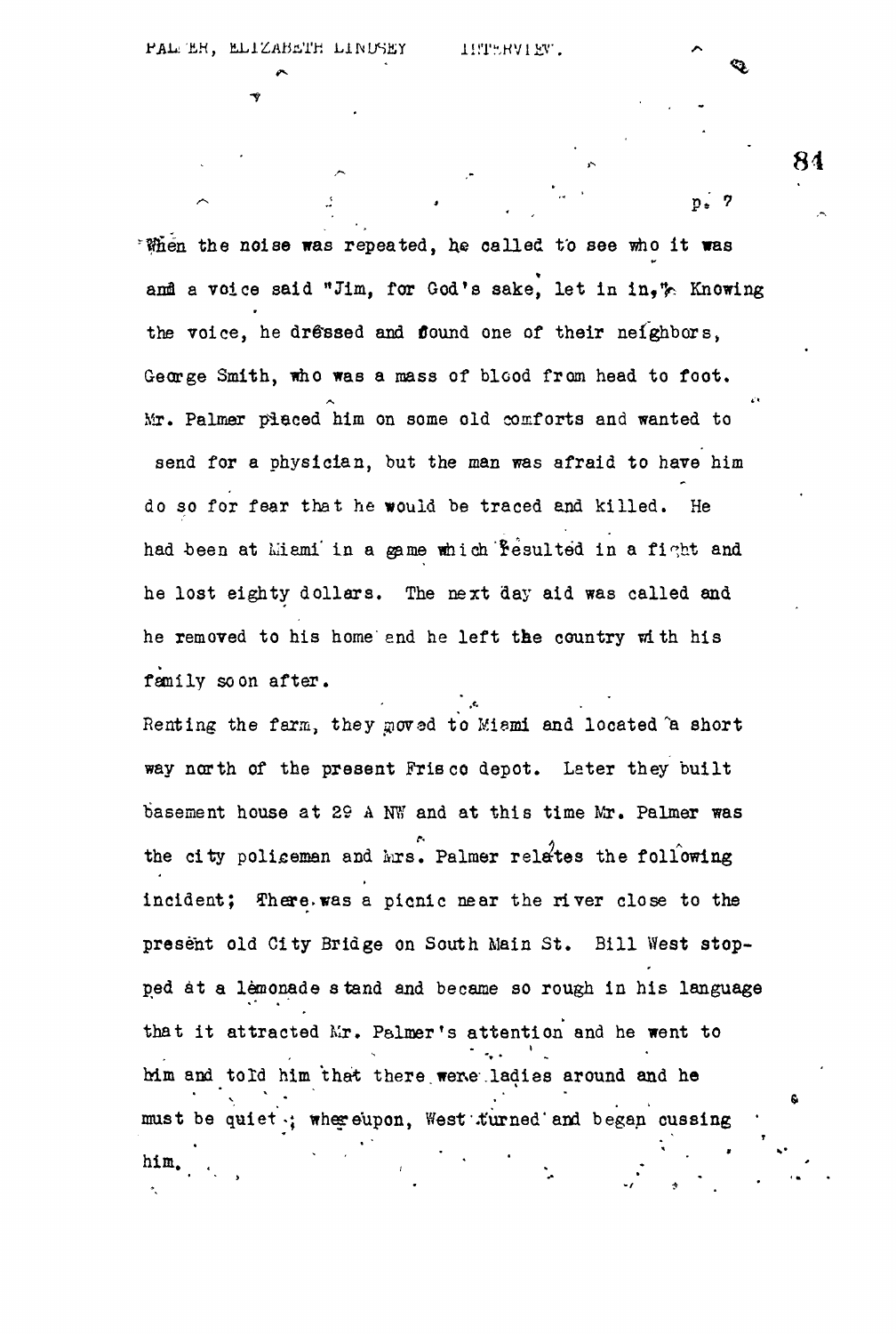PAL<sup>I</sup>TER, KLIZAWTT LIND E" ' II''' UV

. Thursday in the li

**85**

p. 8

Mr. Palmer signaled to a man in a spring wagon to come near and he arrested West and brought him to the flimsy city jail, intending to leave him there till he sobered up. When he returned to look after him that afternoon the door was open and his man gone. That afternoon, some boys playing in a ravine between D & E ST SW heard two men riding past say that they were coming back that sight and kill the policeman that no "G--M--" could arrest one of 'hem and live. That night here was a dance at the McWilliams Hall and Mr. Palmer had insisted on remaining on duty in spite of his friend's advice to go home. About 11 o'clock he asked Mrs. Palmer if she was ready to go home, and they left the hall with an armed man. walking in front and on each side of them. They reached his home and the men refused to allow Mr. Palmer to return to duty and instructed her to draw all blinds and lock all doors, but she adds, "I didn't sleep any .that night, but Jim did."

## LATER LIFE

The Palmers lived in St. Louis during the World's Fair where he had emplyyment and many of their freiends vicited them and she says that she was seen pointed out as an Indian during their travels, (though listed as a fullblood).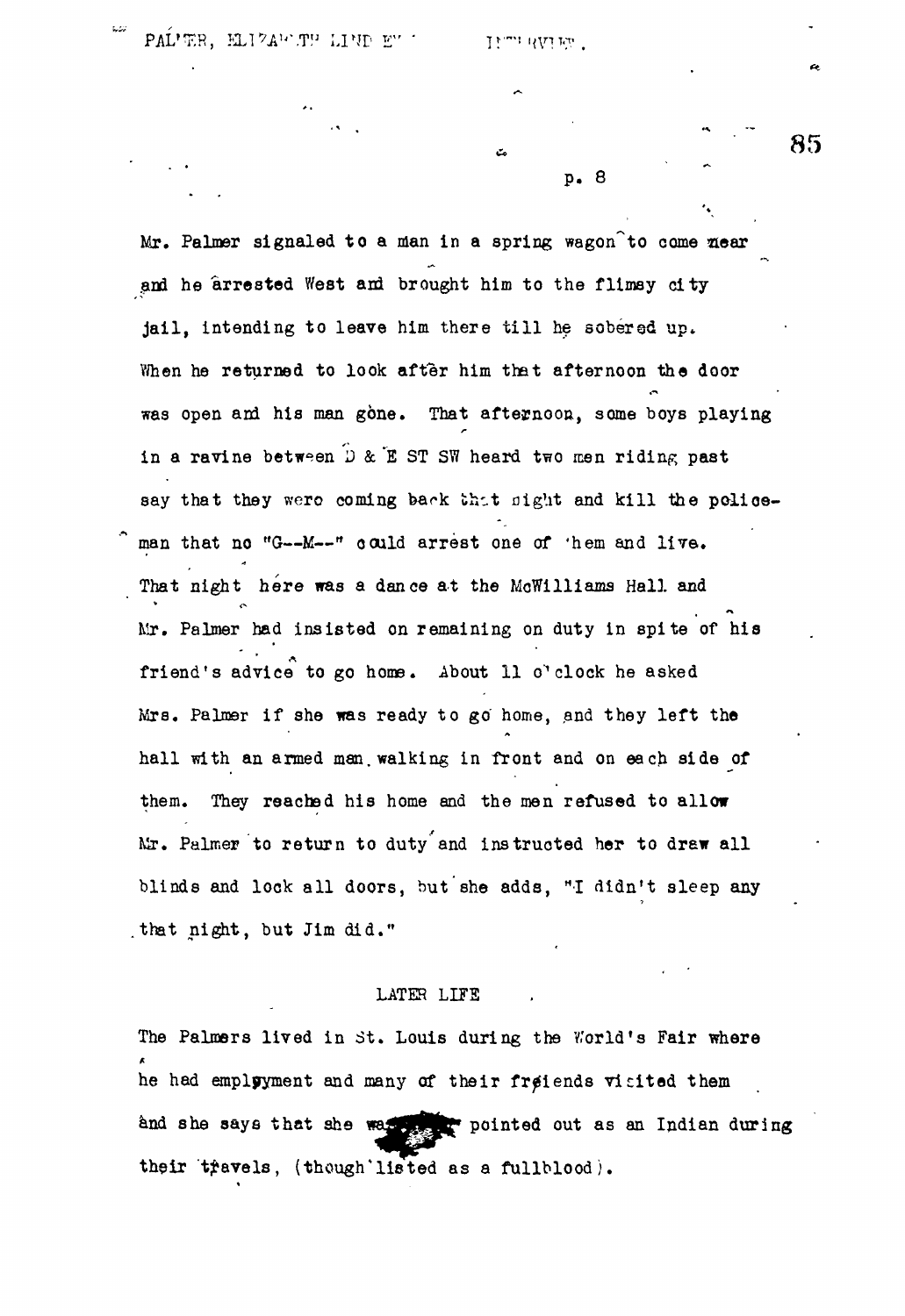**86**

**»**

Emma Gordon, a Miami woman, the owner of the land where the famous Emma Gordon mine stands, lived near Fontana, Kansas, While visiting the Palmers, she met Hiram AcBee, her husband, and as soon as she came of age, she leased the ground to *hie\** Palmer who with his associates developed this property. This mine netted him a nice fortune, so they have been able to enjoy many things that their moderate though comfortable means had not permit.ted before; such as, summers in Colorado, numerous trips to California, months in Texas with trips into Mexico, etc.

kr. Palmer died August 15, 1936, and at present Mrs. Palmer continues to live with a great-grandson; the third generation « of children that she has reared.

A.

She enjoys her neighbors and friends and takes an active • • • • \* interest in all about her.